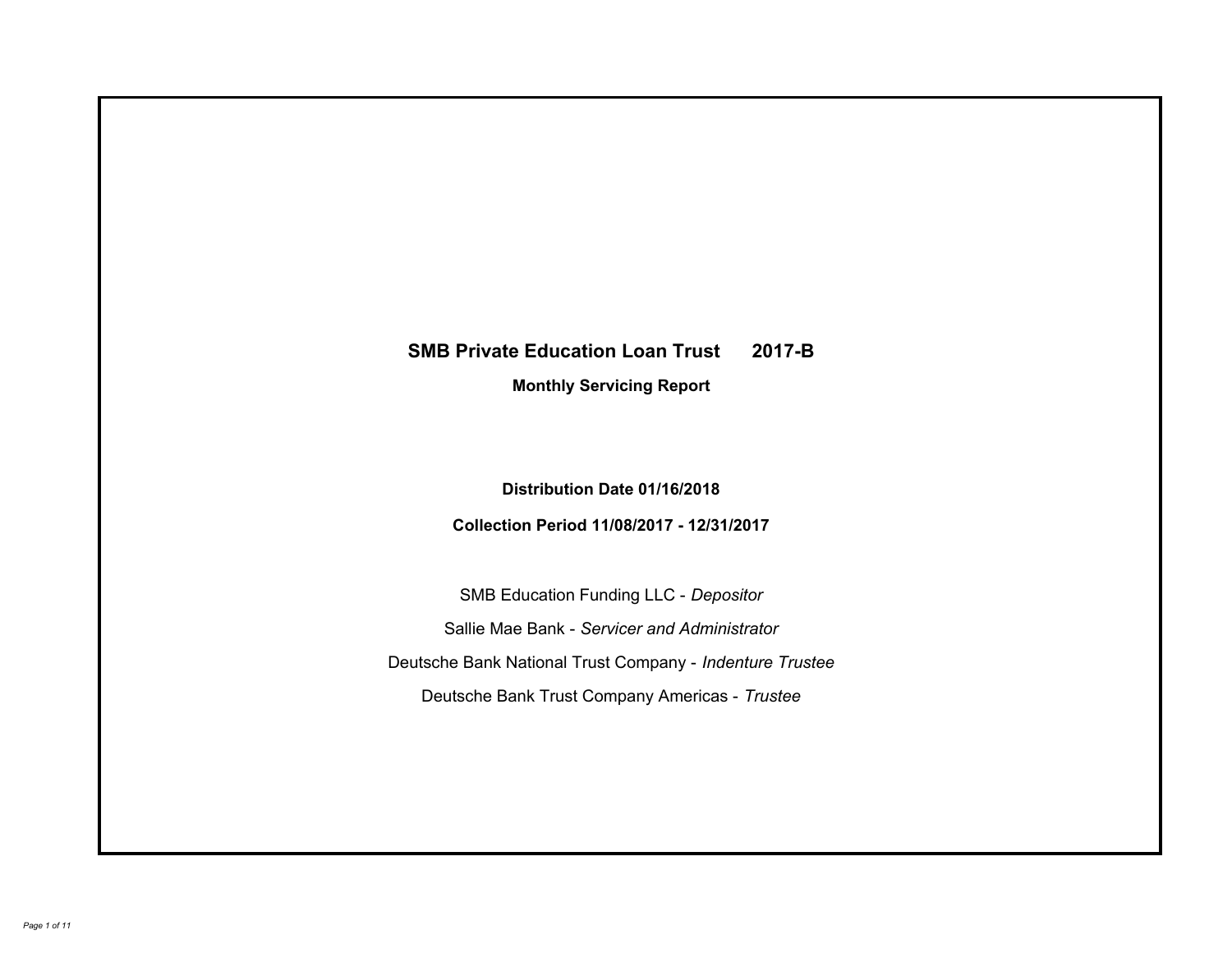| A         | <b>Student Loan Portfolio Characteristics</b>                  |                   | <b>Settlement Date</b><br>11/08/2017 | 12/31/2017           |
|-----------|----------------------------------------------------------------|-------------------|--------------------------------------|----------------------|
|           | <b>Principal Balance</b>                                       |                   | \$701,477,893.40                     | \$697,621,209.15     |
|           | Interest to be Capitalized Balance                             |                   | 46,726,543.99                        | 40,616,011.82        |
|           | Pool Balance                                                   |                   | \$748,204,437.39                     | \$738,237,220.97     |
|           | Weighted Average Coupon (WAC)                                  |                   |                                      |                      |
|           | WAC1 (Contractual Interest Rate on the Loan)                   |                   | 8.97%                                | 9.27%                |
|           | WAC2 (Average of Applicable Interest Rate)                     |                   | 8.94%                                | 9.23%                |
|           | WAC3 (Average of Actual Interest Rate)                         |                   | 8.86%                                | 9.15%                |
|           | Weighted Average Remaining Term                                |                   | 135.09                               | 133.78               |
|           | Number of Loans                                                |                   | 66,252                               | 65,466               |
|           | Number of Borrowers                                            |                   | 63,554                               | 62,800               |
|           | Pool Factor<br>Since Issued Total Constant Prepayment Rate (1) |                   | 1.000000000                          | 0.986678485<br>8.83% |
|           |                                                                |                   |                                      |                      |
| B         | <b>Debt Securities</b>                                         | <b>Cusip/Isin</b> | 11/08/2017                           | 01/16/2018           |
|           | A1                                                             | 83189DAA8         | \$226,000,000.00                     | \$195,463,118.47     |
|           | A <sub>2</sub> A                                               | 83189DAB6         | \$268,000,000.00                     | \$268,000,000.00     |
|           | A2B                                                            | 83189DAC4         | \$132,000,000.00                     | \$132,000,000.00     |
|           | B                                                              | 83189DAD2         | \$50,000,000.00                      | \$50,000,000.00      |
|           |                                                                |                   |                                      |                      |
| ${\bf C}$ | <b>Certificates</b>                                            | <b>Cusip/Isin</b> | 11/08/2017                           | 01/16/2018           |
|           | Residual                                                       | 83189D100         | \$100,000.00                         | \$100,000.00         |
|           |                                                                |                   |                                      |                      |
| D         | <b>Account Balances</b>                                        |                   | 11/08/2017                           | 01/16/2018           |
|           | Reserve Account Balance                                        |                   | \$1,891,480.00                       | \$1,891,480.00       |
|           |                                                                |                   |                                      |                      |
| E         | <b>Asset / Liability</b>                                       |                   | 11/08/2017                           | 01/16/2018           |
|           | Overcollateralization Percentage                               |                   | 9.65%                                | 12.57%               |
|           | Specified Overcollateralization Amount                         |                   | \$224,461,331.22                     | \$221,471,166.29     |
|           | Actual Overcollateralization Amount                            |                   | \$72,204,437.39                      | \$92,774,102.50      |

(1) For additional information, see 'Since Issued CPR Methodology' found on page 11 of this report.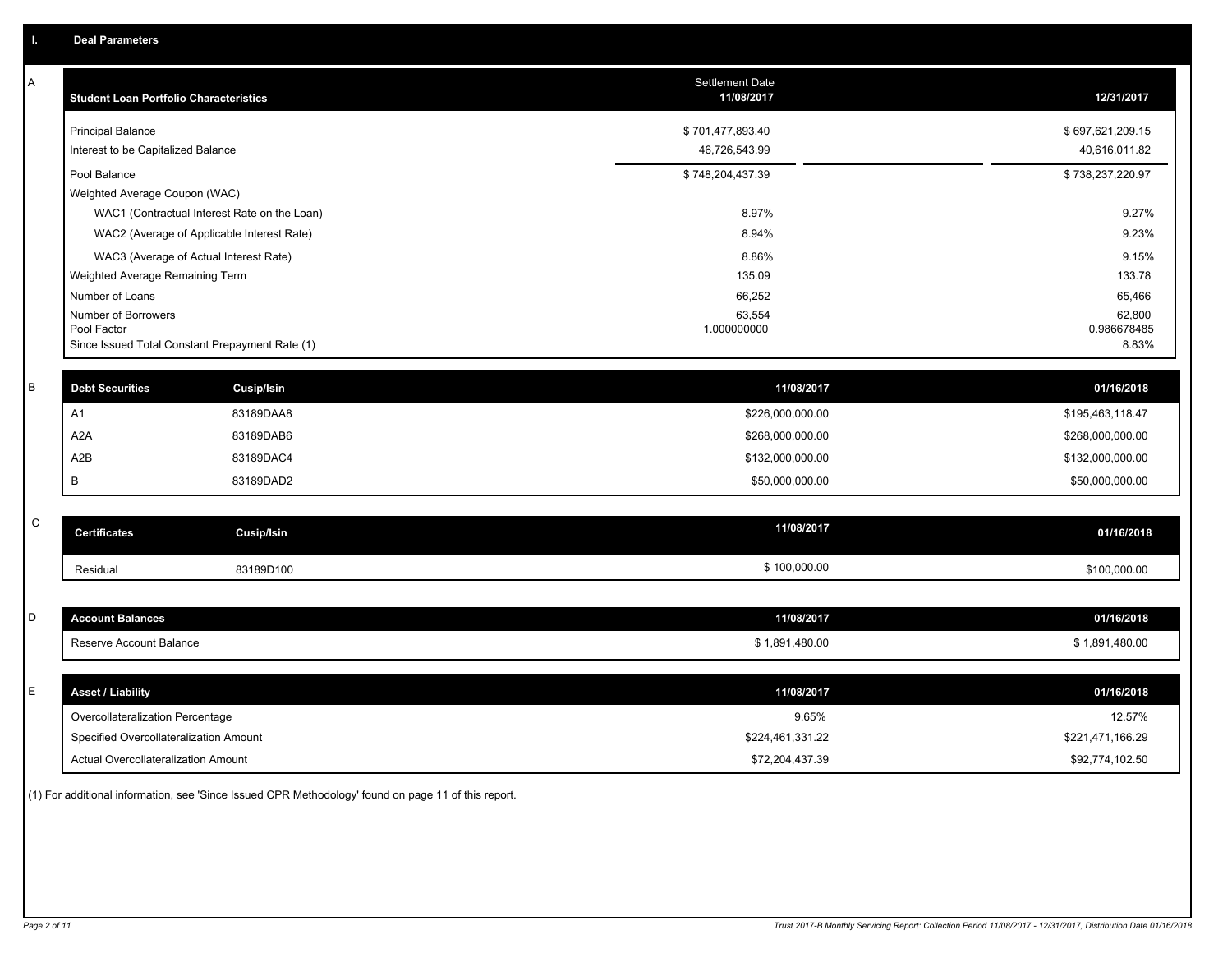### **II. 2017-B Trust Activity 11/08/2017 through 12/31/2017**

| Α | <b>Student Loan Principal Receipts</b>                           |                 |  |
|---|------------------------------------------------------------------|-----------------|--|
|   | <b>Borrower Principal</b>                                        | 13,659,290.17   |  |
|   | <b>Consolidation Activity Principal</b>                          | 0.00            |  |
|   | Seller Principal Reimbursement                                   | (101.55)        |  |
|   | Servicer Principal Reimbursement                                 | 0.00            |  |
|   | Delinquent Principal Purchases by Servicer                       | 0.00            |  |
|   | <b>Other Principal Deposits</b>                                  | 8,513.00        |  |
|   | <b>Total Principal Receipts</b>                                  | \$13,667,701.62 |  |
| в | <b>Student Loan Interest Receipts</b>                            |                 |  |
|   | Borrower Interest                                                | 4,418,181.87    |  |
|   | <b>Consolidation Activity Interest</b>                           | 0.00            |  |
|   | Seller Interest Reimbursement                                    | 0.00            |  |
|   | Servicer Interest Reimbursement                                  | 0.00            |  |
|   | Delinquent Interest Purchases by Servicer                        | 0.00            |  |
|   | <b>Other Interest Deposits</b>                                   | 942.61          |  |
|   | <b>Total Interest Receipts</b>                                   | \$4,419,124.48  |  |
| C | <b>Recoveries on Realized Losses</b>                             | \$0.00          |  |
| D | <b>Investment Income</b>                                         | \$40,820.30     |  |
| Е | <b>Funds Borrowed from Next Collection Period</b>                | \$0.00          |  |
| F | <b>Funds Repaid from Prior Collection Period</b>                 | \$0.00          |  |
| G | Loan Sale or Purchase Proceeds                                   | \$0.00          |  |
| н | Initial Deposits to Distribution Account                         | \$15,711,375.06 |  |
|   | <b>Excess Transferred from Other Accounts</b>                    | \$0.00          |  |
| J | <b>Borrower Benefit Reimbursements</b>                           | \$0.00          |  |
| Κ | <b>Other Deposits</b>                                            | \$0.00          |  |
| Г | <b>Other Fees Collected</b>                                      | \$0.00          |  |
| м | <b>AVAILABLE FUNDS</b>                                           | \$33,839,021.46 |  |
| N | Non-Cash Principal Activity During Collection Period             | \$9,811,017.37  |  |
| O | Aggregate Purchased Amounts by the Depositor, Servicer or Seller | \$9,455.61      |  |
| P | Aggregate Loan Substitutions                                     | \$0.00          |  |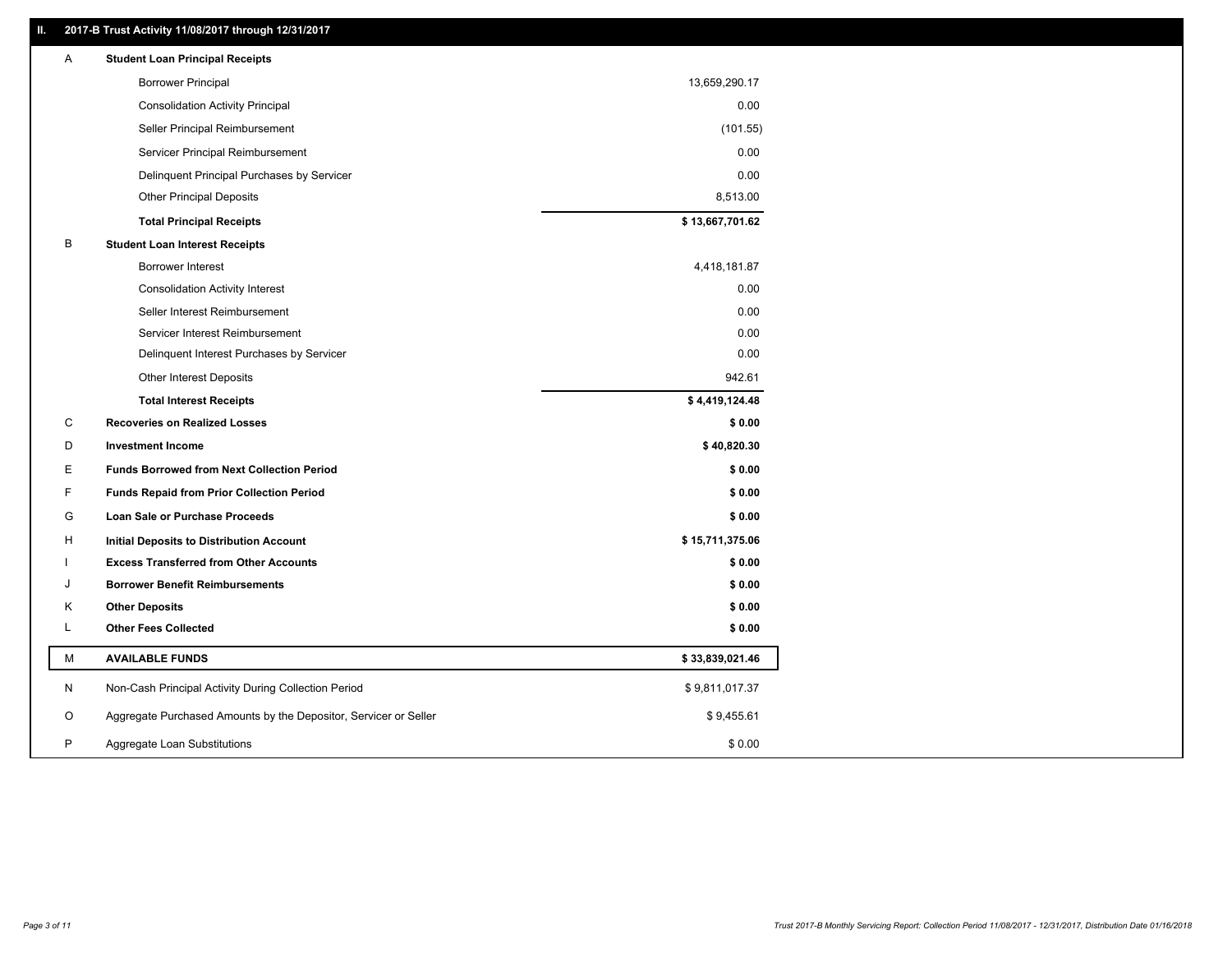#### **Loans by Repayment Status**

|                   |                       |                          |         | 12/31/2017                                                       |                |                            |
|-------------------|-----------------------|--------------------------|---------|------------------------------------------------------------------|----------------|----------------------------|
|                   |                       | <b>Wtd Avg</b><br>Coupon | # Loans | <b>Principal and</b><br><b>Interest Accrued</b><br>to Capitalize | % of Principal | % of Loans in<br>Repay (1) |
| INTERIM:          | IN SCHOOL             | 9.82%                    | 14,635  | \$170,328,184.44                                                 | 23.072%        | $-$ %                      |
|                   | <b>GRACE</b>          | 9.65%                    | 2,325   | \$25,556,898.65                                                  | 3.462%         | $-$ %                      |
|                   | <b>DEFERMENT</b>      | 9.92%                    | 1,865   | \$19,617,021.25                                                  | 2.657%         | $-$ %                      |
| <b>REPAYMENT:</b> | <b>CURRENT</b>        | 8.84%                    | 44,416  | \$494,670,644.62                                                 | 67.007%        | 94.631%                    |
|                   | 31-60 DAYS DELINQUENT | 10.15%                   | 497     | \$5,579,992.99                                                   | 0.756%         | 1.067%                     |
|                   | 61-90 DAYS DELINQUENT | 10.33%                   | 165     | \$1,769,103.92                                                   | 0.240%         | 0.338%                     |
|                   | > 90 DAYS DELINQUENT  | 10.08%                   | 73      | \$804,208.04                                                     | 0.109%         | 0.154%                     |
|                   | <b>FORBEARANCE</b>    | 9.40%                    | 1,490   | \$19,911,167.06                                                  | 2.697%         | 3.809%                     |
| <b>TOTAL</b>      |                       |                          | 65,466  | \$738,237,220.97                                                 | 100.00%        | 100.00%                    |

Percentages may not total 100% due to rounding \*

1 Loans classified in "Repayment" include any loan for which interim interest only, \$25 fixed payments or full principal and interest payments are due.

|                 |                       |                          |         | 12/31/2017                                                       |                |                                |
|-----------------|-----------------------|--------------------------|---------|------------------------------------------------------------------|----------------|--------------------------------|
|                 |                       | <b>Wtd Avg</b><br>Coupon | # Loans | <b>Principal and</b><br><b>Interest Accrued</b><br>to Capitalize | % of Principal | % of Loans in<br>P&I Repay (2) |
| <b>INTERIM:</b> | IN SCHOOL             | 9.27%                    | 29,082  | \$354,973,054.79                                                 | 48.084%        | $-$ %                          |
|                 | <b>GRACE</b>          | 9.19%                    | 4,537   | \$54,638,005.73                                                  | 7.401%         | $-$ %                          |
|                 | <b>DEFERMENT</b>      | 9.45%                    | 3,359   | \$35,949,080.19                                                  | 4.870%         | $-$ %                          |
| P&I REPAYMENT:  | <b>CURRENT</b>        | 8.91%                    | 26,394  | \$266,030,135.24                                                 | 36.036%        | 90.895%                        |
|                 | 31-60 DAYS DELINQUENT | 10.17%                   | 404     | \$4,525,540.77                                                   | 0.613%         | 1.546%                         |
|                 | 61-90 DAYS DELINQUENT | 10.45%                   | 137     | \$1,506,578.28                                                   | 0.204%         | 0.515%                         |
|                 | > 90 DAYS DELINQUENT  | 10.17%                   | 63      | \$703,658.91                                                     | 0.095%         | 0.240%                         |
|                 | <b>FORBEARANCE</b>    | 9.40%                    | 1,490   | \$19,911,167.06                                                  | 2.697%         | 6.803%                         |
| <b>TOTAL</b>    |                       |                          | 65,466  | \$738,237,220.97                                                 | 100.00%        | 100.00%                        |

<sup>2</sup> Loans classified in "P&I Repayment" includes only those loans for which scheduled principal and interest payments are due.

WAC reflects WAC3 To conform with company standard reporting these sections now include Princial and Interest Accrued to Capitalize.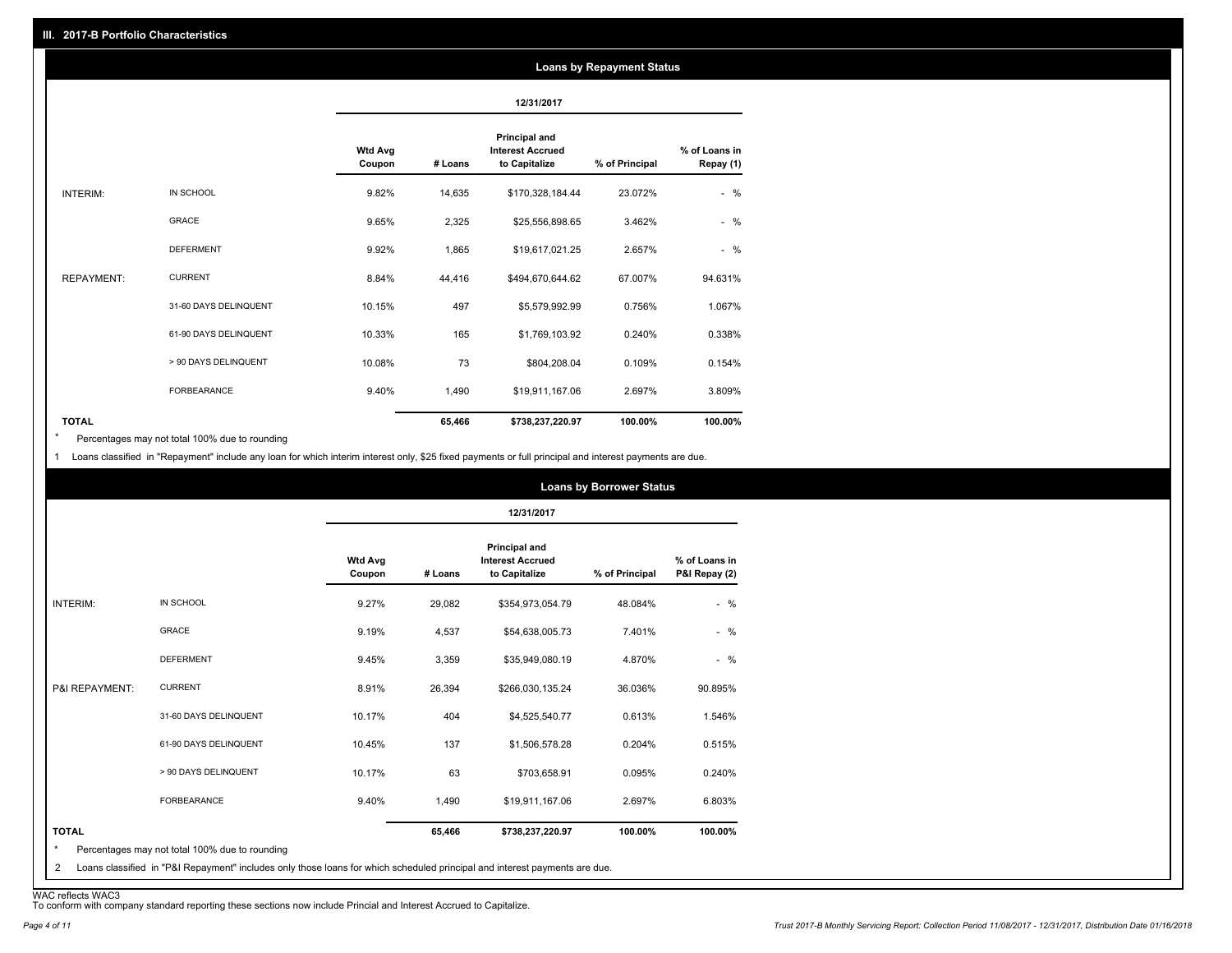|                                                                                                  | 12/31/2017       |  |
|--------------------------------------------------------------------------------------------------|------------------|--|
| Pool Balance                                                                                     | \$738,237,220.97 |  |
| Total # Loans                                                                                    | 65,466           |  |
| Total # Borrowers                                                                                | 62,800           |  |
| Weighted Average Coupon                                                                          | 9.23%            |  |
| Weighted Average Remaining Term                                                                  | 133.78           |  |
| Percent of Pool - Cosigned                                                                       | 91.9%            |  |
| Percent of Pool - Non Cosigned                                                                   | 8.1%             |  |
| Borrower Interest Accrued for Period                                                             | \$9,206,894.75   |  |
| <b>Outstanding Borrower Interest Accrued</b>                                                     | \$43,730,932.84  |  |
| Gross Principal Realized Loss - Periodic *                                                       | \$283,433.61     |  |
| Gross Principal Realized Loss - Cumulative *                                                     | \$283,433.61     |  |
| Recoveries on Realized Losses - Periodic                                                         | \$0.00           |  |
| Recoveries on Realized Losses - Cumulative                                                       | \$0.00           |  |
| Net Losses - Periodic                                                                            | \$283,433.61     |  |
| Net Losses - Cumulative                                                                          | \$283,433.61     |  |
| Non-Cash Principal Activity - Capitalized Interest                                               | \$10,124,912.65  |  |
| Since Issued Total Constant Prepayment Rate (CPR) (1)                                            | 8.83%            |  |
| Loan Substitutions                                                                               | \$0.00           |  |
| <b>Cumulative Loan Substitutions</b>                                                             | \$0.00           |  |
| <b>Unpaid Servicing Fees</b>                                                                     | \$0.00           |  |
| <b>Unpaid Administration Fees</b>                                                                | \$0.00           |  |
| <b>Unpaid Carryover Servicing Fees</b>                                                           | \$0.00           |  |
| Note Interest Shortfall                                                                          | \$0.00           |  |
| Loans in Modification                                                                            | \$1,800,069.33   |  |
| % of Loans in Modification as a % of Loans in Repayment (P&I)                                    | 0.66%            |  |
|                                                                                                  |                  |  |
| % Annualized Gross Principal Realized Loss - Periodic as a %<br>of Loans in Repayment (P&I) * 12 | 1.25%            |  |

% Gross Principal Realized Loss - Cumulative as a % of Original Pool Balance 0.04%

\* In accordance with the Servicer's current policies and procedures, after September 1, 2017 loans subject to bankruptcy claims generally will not be reported as a charged-off unless and until they are delinquent for 120 d

(1) For additional information, see 'Since Issued CPR Methodology' found on page 11 of this report.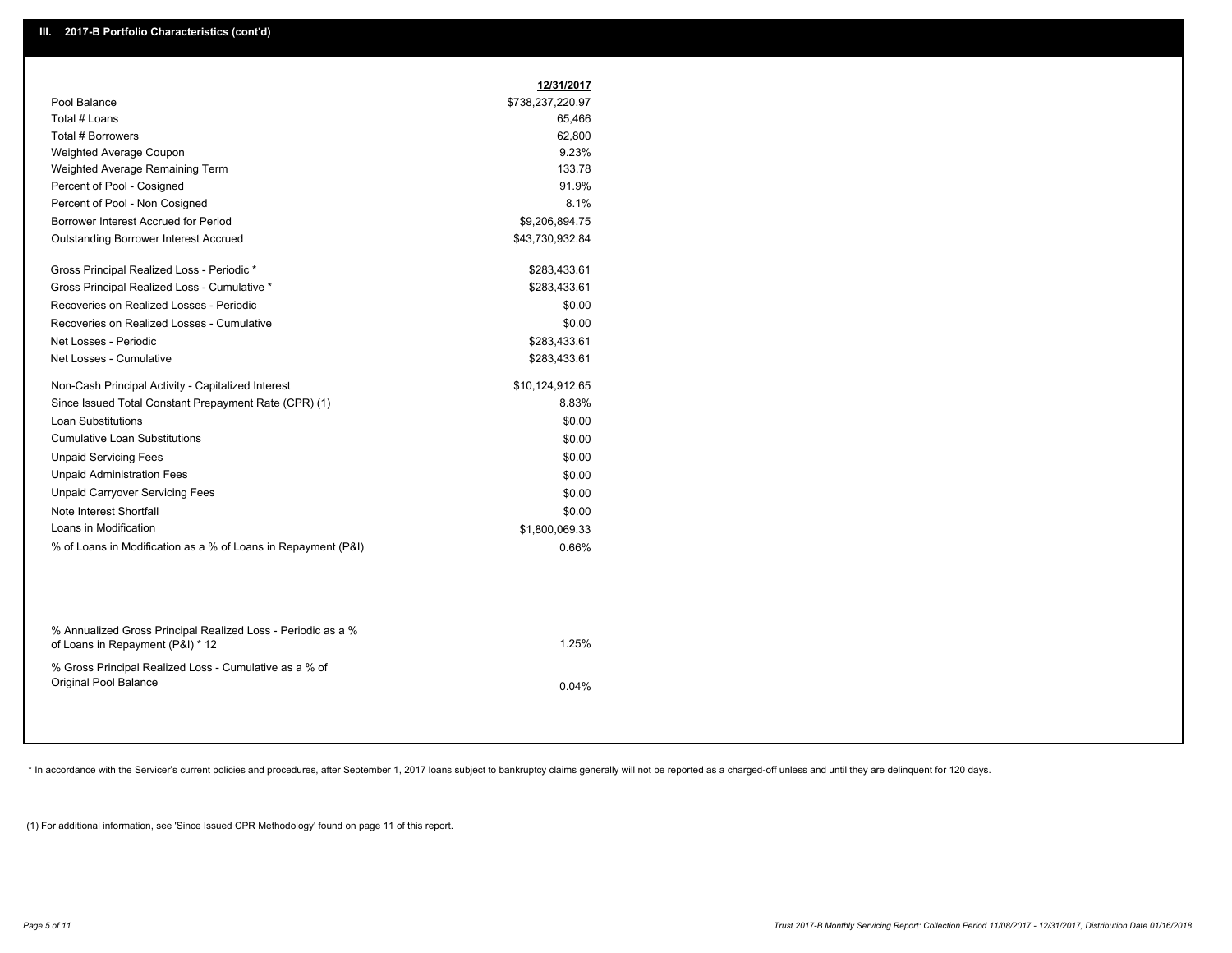#### **Loan Program**  A

|                                    | Weighted<br><b>Average Coupon</b> | # LOANS  | <b>\$ AMOUNT</b> | $%$ *     |
|------------------------------------|-----------------------------------|----------|------------------|-----------|
| - Smart Option Interest-Only Loans | 7.97%                             | 15,782   | \$153,549,695.13 | 20.800%   |
| - Smart Option Fixed Pay Loans     | 9.19%                             | 16,431   | \$226,559,752.81 | 30.689%   |
| - Smart Option Deferred Loans      | 9.63%                             | 33.253   | \$358,127,773.03 | 48.511%   |
| - Other Loan Programs              | $0.00\%$                          | $\Omega$ | \$0.00           | $0.000\%$ |
| <b>Total</b>                       | 9.15%                             | 65,466   | \$738,237,220.97 | 100.000%  |

\* Percentages may not total 100% due to rounding

B

C

**Index Type**

|                       | Weighted<br><b>Average Coupon</b> | # LOANS | <b>\$ AMOUNT</b> | $%$ *     |
|-----------------------|-----------------------------------|---------|------------------|-----------|
| - Fixed Rate Loans    | 9.58%                             | 12,347  | \$148,833,345.65 | 20.161%   |
| - LIBOR Indexed Loans | 9.04%                             | 53,119  | \$589,403,875.32 | 79.839%   |
| - Other Index Rates   | $0.00\%$                          |         | \$0.00           | $0.000\%$ |
| Total                 | 9.15%                             | 65,466  | \$738,237,220.97 | 100.000%  |

\* Percentages may not total 100% due to rounding

### **Weighted Average Recent FICO**

| (2)<br>Wtd Avg Recent FICO Band                                                                                                                                                                                                                          | # LOANS | <b>\$ AMOUNT</b> | $\frac{9}{6}$ * |
|----------------------------------------------------------------------------------------------------------------------------------------------------------------------------------------------------------------------------------------------------------|---------|------------------|-----------------|
| $0 - 639$                                                                                                                                                                                                                                                | 3,029   | \$27,605,822.71  | 3.739%          |
| 640 - 669                                                                                                                                                                                                                                                | 4,029   | \$40,685,939.87  | 5.511%          |
| 670 - 699                                                                                                                                                                                                                                                | 8,360   | \$89,671,234.94  | 12.147%         |
| 700 - 739                                                                                                                                                                                                                                                | 15,863  | \$180,658,077.56 | 24.472%         |
| $740 +$                                                                                                                                                                                                                                                  | 34,174  | \$399,448,429.66 | 54.108%         |
| N/A <sup>(1)</sup>                                                                                                                                                                                                                                       | 11      | \$167,716.23     | 0.023%          |
| <b>Total</b>                                                                                                                                                                                                                                             | 65,466  | \$738,237,220.97 | 100.000%        |
| * Percentages may not total 100% due to rounding<br>1 Includes trust private education loans where recent FICO is unavailable or obtaining recent FICO is prohibited by law<br>2 Recent FICO is updated in quarterly intervals; unless prohibited by law |         |                  |                 |

WAC reflects WAC3

To conform with company standard reporting these sections now include Princial and Interest Accrued to Capitalize.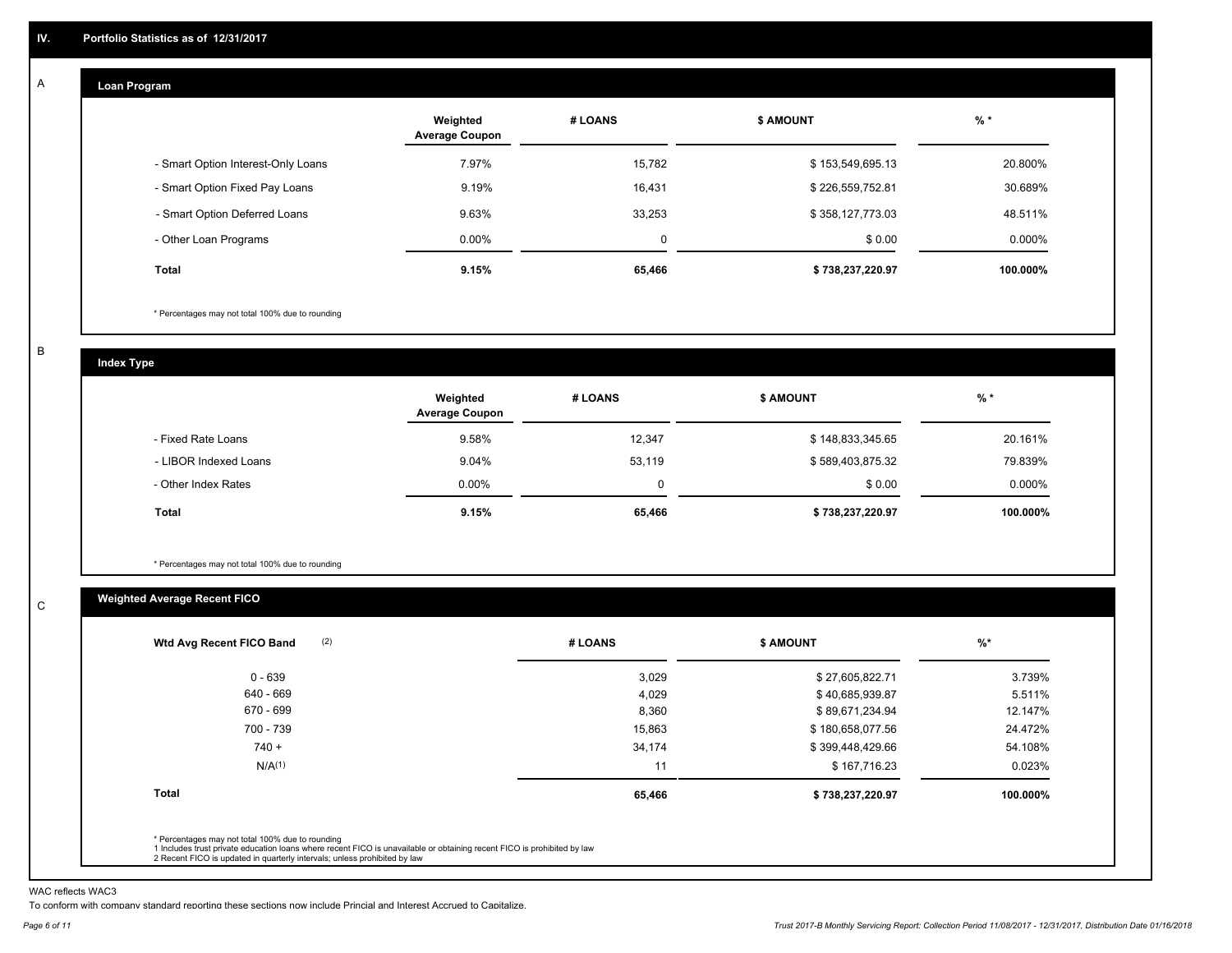| ۷. | 2017-B Reserve Account, Principal Distribution, and R-2 Certificate Calculations     |                                                                                                                                                                                                    |  |
|----|--------------------------------------------------------------------------------------|----------------------------------------------------------------------------------------------------------------------------------------------------------------------------------------------------|--|
| А. | <b>Reserve Account</b>                                                               |                                                                                                                                                                                                    |  |
|    | Specified Reserve Account Balance                                                    | \$1,891,480.00                                                                                                                                                                                     |  |
|    | <b>Actual Reserve Account Balance</b>                                                | \$1,891,480.00                                                                                                                                                                                     |  |
| В. | <b>Principal Distribution Amount</b>                                                 |                                                                                                                                                                                                    |  |
|    | Class A Notes Outstanding<br>i.                                                      | \$626,000,000.00                                                                                                                                                                                   |  |
|    | Pool Balance<br>ii.                                                                  | \$738,237,220.97                                                                                                                                                                                   |  |
|    | First Priority Principal Distribution Amount (i - ii)<br>iii.                        | \$0.00                                                                                                                                                                                             |  |
|    | Class A and B Notes Outstanding<br>iv.                                               | \$676,000,000.00                                                                                                                                                                                   |  |
|    | First Priority Principal Distribution Amount<br>v.                                   | \$0.00                                                                                                                                                                                             |  |
|    | Pool Balance<br>vi.                                                                  | \$738,237,220.97                                                                                                                                                                                   |  |
|    | Specified Overcollateralization Amount<br>vii.                                       | \$221,471,166.29                                                                                                                                                                                   |  |
|    | Regular Principal Distribution Amount (if (iv > 0, (iv - v) - (vi - vii))<br>viii.   | \$159,233,945.32                                                                                                                                                                                   |  |
|    | Pool Balance<br>ix.                                                                  | \$738,237,220.97                                                                                                                                                                                   |  |
|    | 10% of Initial Pool Balance<br>х.                                                    | \$74,820,443.74                                                                                                                                                                                    |  |
|    | First Priority Principal Distribution Amount<br>xi.                                  | \$0.00                                                                                                                                                                                             |  |
|    | Regular Principal Distribution Amount<br>xii.                                        | \$159,233,945.32                                                                                                                                                                                   |  |
|    | Available Funds (after payment of waterfall items A through I)<br>xiii.              | \$0.00                                                                                                                                                                                             |  |
|    | xiv. Additional Principal Distribution Amount (if(vi <= x,min(xiii, vi - xi - xii))) | \$0.00                                                                                                                                                                                             |  |
| C. | R-2 Certificate                                                                      |                                                                                                                                                                                                    |  |
|    | <b>Previous Notional Balance</b>                                                     | \$45,942,940.00                                                                                                                                                                                    |  |
|    | Shortfall of Principal                                                               | \$0.00                                                                                                                                                                                             |  |
|    | Shortfall of Interest                                                                | \$0.00                                                                                                                                                                                             |  |
|    | <b>Current Notional Balance</b>                                                      | \$45,942,940.00                                                                                                                                                                                    |  |
|    | Excess Distribution Allocated (1)                                                    | \$0.00                                                                                                                                                                                             |  |
| D. | R-3 Certificate                                                                      |                                                                                                                                                                                                    |  |
|    | <b>Previous Notional Balance</b>                                                     | \$37,829,596.00                                                                                                                                                                                    |  |
|    | Remaining Principal Collections (2)                                                  | \$0.00                                                                                                                                                                                             |  |
|    | <b>Current Notional Balance</b>                                                      | \$37,546,162.39                                                                                                                                                                                    |  |
|    | amount will be zero                                                                  | 1. Until the notional amount of the R-2 Certificate is reduced to zero and if there is excess cash through the distribution available it will be distributed to the R-2 Certificate, otherwise the |  |

2. Payments will be made after the principal balance of each class of notes has been reduced to zero and the pool balance is less than or equal to the principal balance of the R-3 Certificate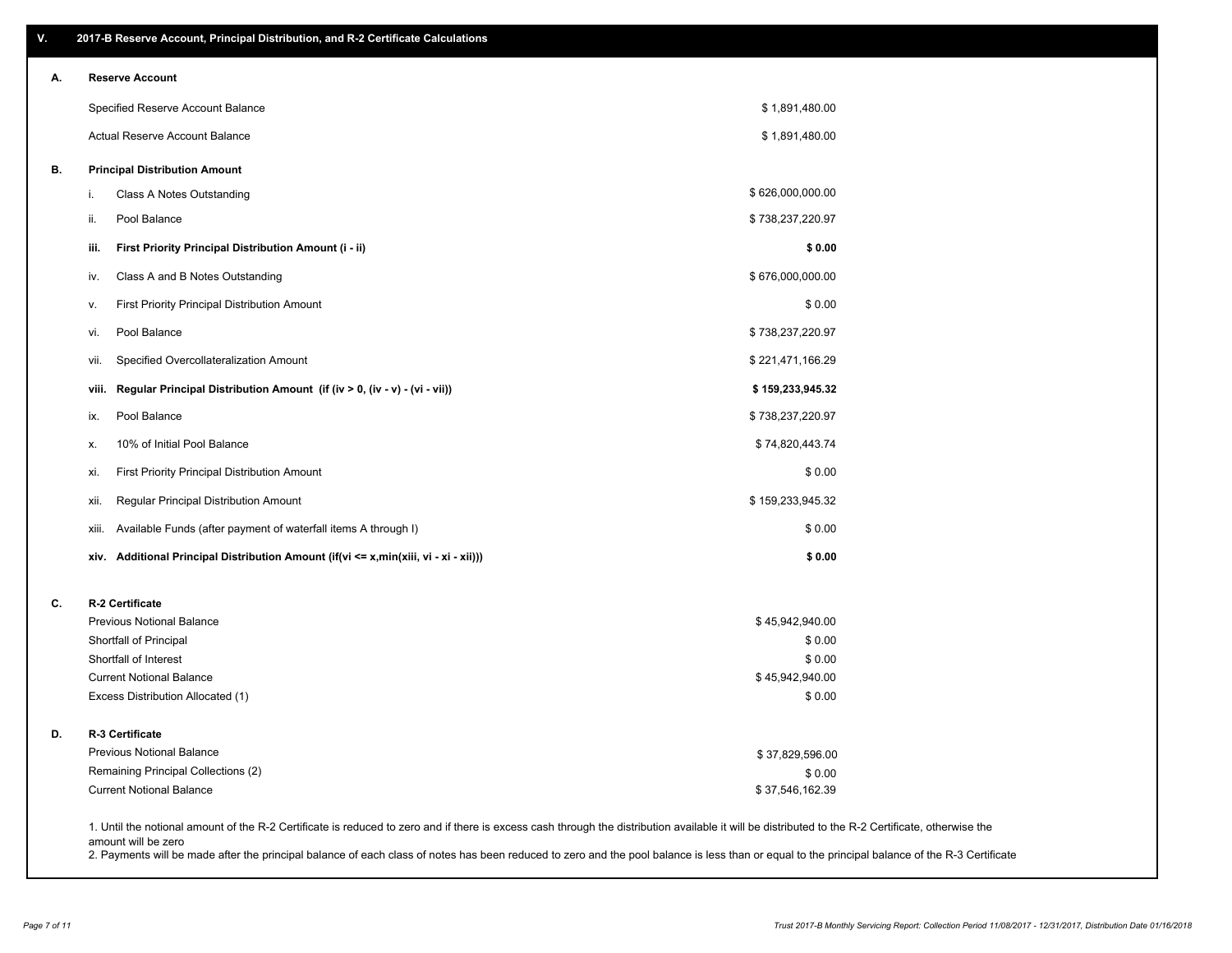|    |                                                         | Paid            | <b>Funds Balance</b> |
|----|---------------------------------------------------------|-----------------|----------------------|
|    | <b>Total Available Funds</b>                            |                 | \$33,839,021.46      |
| A  | <b>Trustee Fees</b>                                     | \$42,106.28     | \$33,796,915.18      |
| В  | <b>Servicing Fees</b>                                   | \$358,991.87    | \$33,437,923.31      |
| C  | i. Administration Fees                                  | \$8,333.00      | \$33,429,590.31      |
|    | ii. Unreimbursed Administrator Advances plus any Unpaid | \$0.00          | \$33,429,590.31      |
| D  | Class A Noteholders Interest Distribution Amount        | \$2,567,014.34  | \$30,862,575.97      |
| Е  | <b>First Priority Principal Payment</b>                 | \$0.00          | \$30,862,575.97      |
| F. | Class B Noteholders Interest Distribution Amount        | \$325,694.44    | \$30,536,881.53      |
| G  | Reinstatement Reserve Account                           | \$0.00          | \$30,536,881.53      |
| H  | Regular Principal Distribution                          | \$30,536,881.53 | \$0.00               |
|    | <b>Carryover Servicing Fees</b>                         | \$0.00          | \$0.00               |
| J  | Additional Principal Distribution Amount                | \$0.00          | \$0.00               |
| Κ  | Unpaid Expenses of Trustee                              | \$0.00          | \$0.00               |
| L  | Unpaid Expenses of Administrator                        | \$0.00          | \$0.00               |
| M  | i. Remaining Funds to the R-1 Certificateholder(s)      | \$0.00          | \$0.00               |
|    | ii. Remaining Funds to the R-2 Certificateholder(s)     | \$0.00          | \$0.00               |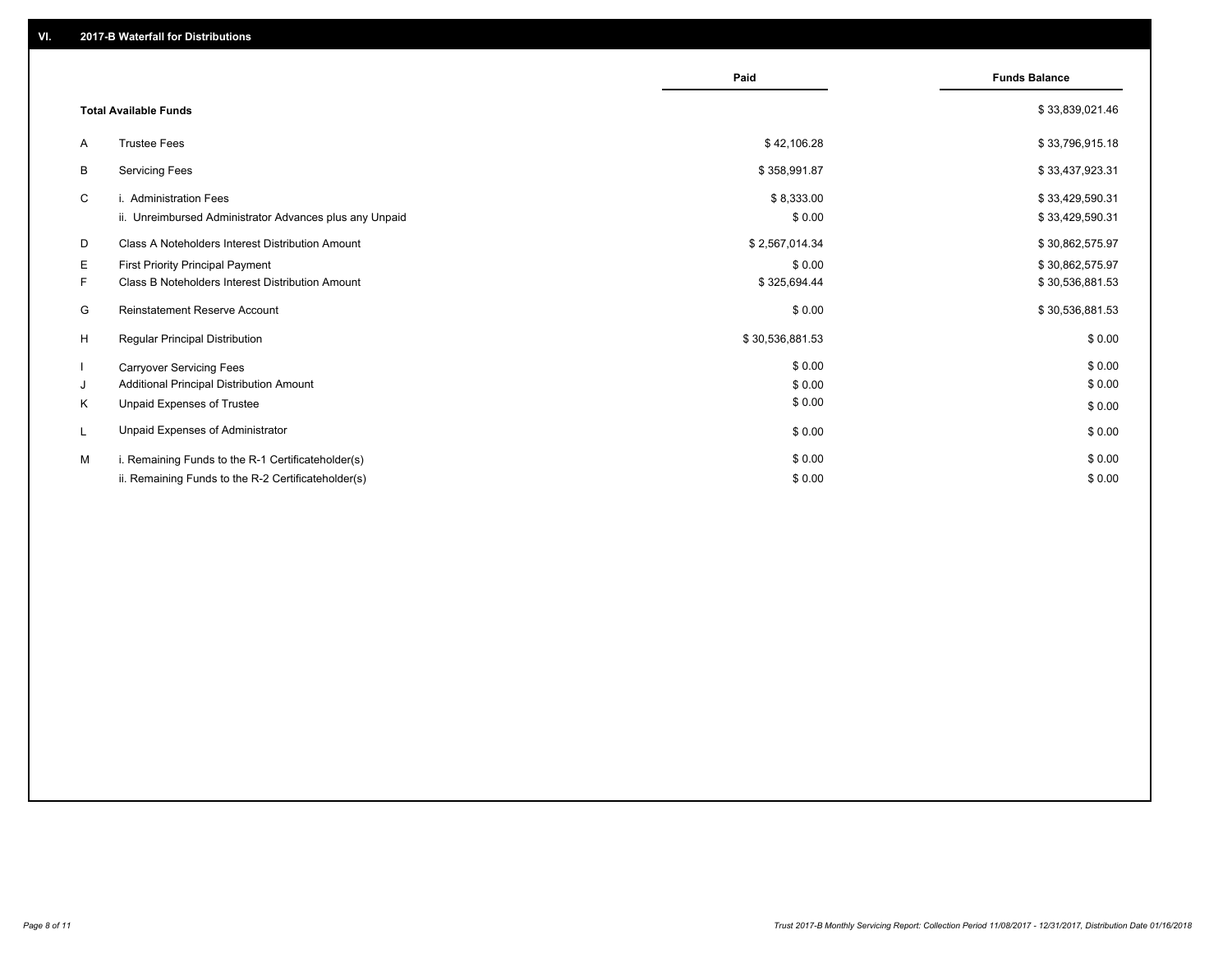| <b>Distribution Amounts</b>                                |                         |                         |                         |
|------------------------------------------------------------|-------------------------|-------------------------|-------------------------|
|                                                            | A1                      | A <sub>2</sub> A        | A <sub>2</sub> B        |
| Cusip/Isin                                                 | 83189DAA8               | 83189DAB6               | 83189DAC4               |
| <b>Beginning Balance</b>                                   | \$226,000,000.00        | \$268,000,000.00        | \$132,000,000.00        |
| Index                                                      | <b>LIBOR</b>            | <b>FIXED</b>            | <b>LIBOR</b>            |
| Spread/Fixed Rate                                          | 0.27%                   | 2.82%                   | 0.75%                   |
| Record Date (Days Prior to Distribution)                   | 1 NEW YORK BUSINESS DAY | 1 NEW YORK BUSINESS DAY | 1 NEW YORK BUSINESS DAY |
| <b>Accrual Period Begin</b>                                | 11/8/2017               | 11/8/2017               | 11/8/2017               |
| <b>Accrual Period End</b>                                  | 1/16/2018               | 1/15/2018               | 1/16/2018               |
| Daycount Fraction                                          | 0.19166667              | 0.18611111              | 0.19166667              |
| Interest Rate*                                             | 1.51424%                | 2.82000%                | 1.99424%                |
| <b>Accrued Interest Factor</b>                             | 0.002902293             | 0.005248333             | 0.003822293             |
| <b>Current Interest Due</b>                                | \$655,918.29            | \$1,406,553.33          | \$504,542.72            |
| Interest Shortfall from Prior Period Plus Accrued Interest | $S -$                   | $\mathsf{\$}$ -         | $S -$                   |
| <b>Total Interest Due</b>                                  | \$655,918.29            | \$1,406,553.33          | \$504,542.72            |
| <b>Interest Paid</b>                                       | \$655,918.29            | \$1,406,553.33          | \$504,542.72            |
| <b>Interest Shortfall</b>                                  | $S -$                   | $\mathsf{\$}$ -         | $S -$                   |
| <b>Principal Paid</b>                                      | \$30,536,881.53         | $S -$                   | $S -$                   |
| <b>Ending Principal Balance</b>                            | \$195,463,118.47        | \$268,000,000.00        | \$132,000,000.00        |
| Paydown Factor                                             | 0.135118945             | 0.000000000             | 0.000000000             |
| <b>Ending Balance Factor</b>                               | 0.864881055             | 1.000000000             | 1.000000000             |

\* Pay rates for Current Distribution. For the interest rates applicable to the next distribution date, please see https://www.salliemae.com/about/investors/data/SMBabrate.txt.

**VII. 2017-B Distributions**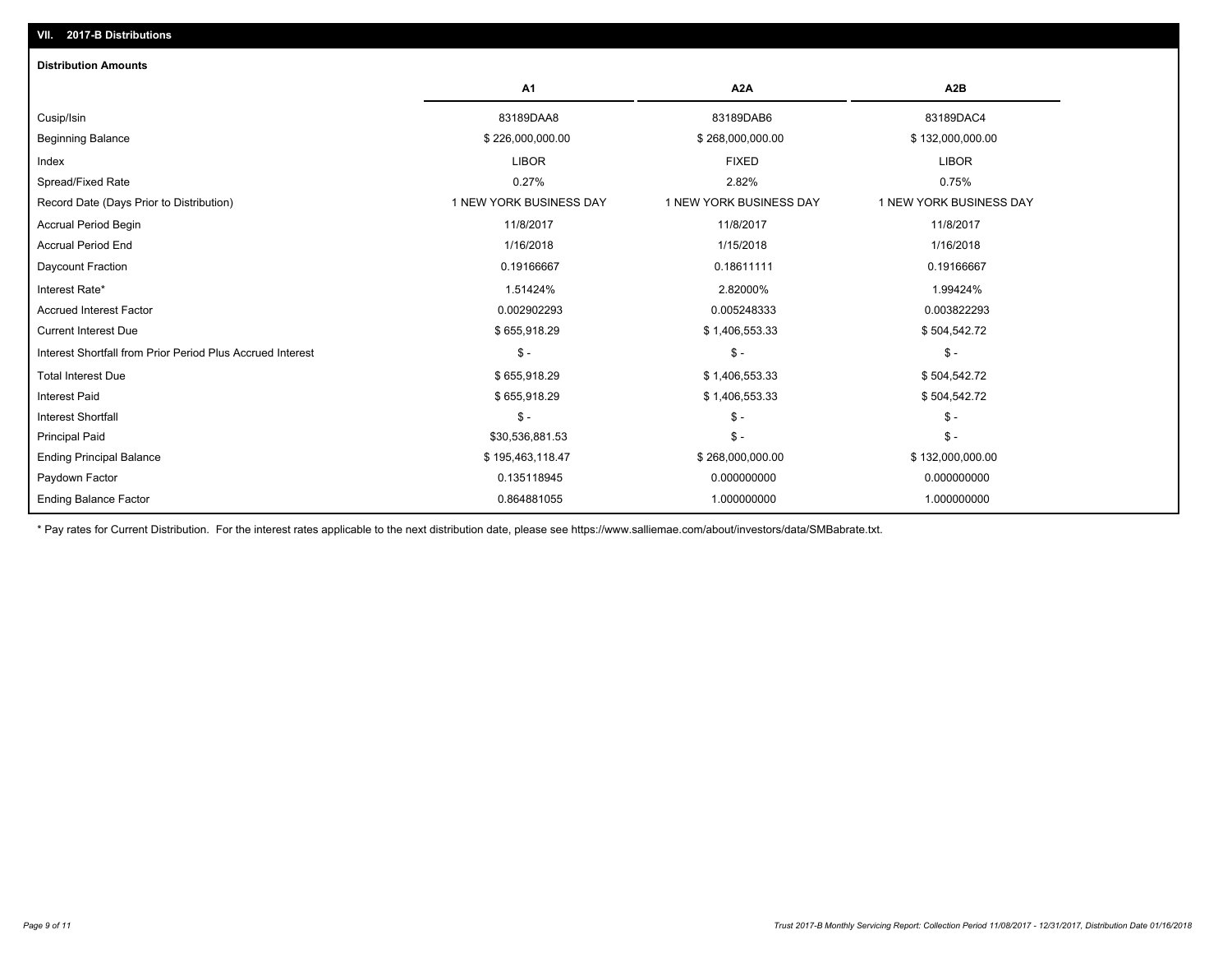| VII. 2017-B Distributions                                  |                         |
|------------------------------------------------------------|-------------------------|
| <b>Distribution Amounts</b>                                |                         |
|                                                            | в                       |
| Cusip/Isin                                                 | 83189DAD2               |
| <b>Beginning Balance</b>                                   | \$50,000,000.00         |
| Index                                                      | <b>FIXED</b>            |
| Spread/Fixed Rate                                          | 3.50%                   |
| Record Date (Days Prior to Distribution)                   | 1 NEW YORK BUSINESS DAY |
| Accrual Period Begin                                       | 11/8/2017               |
| <b>Accrual Period End</b>                                  | 1/15/2018               |
| Daycount Fraction                                          | 0.18611111              |
| Interest Rate*                                             | 3.50000%                |
| <b>Accrued Interest Factor</b>                             | 0.006513889             |
| <b>Current Interest Due</b>                                | \$325,694.44            |
| Interest Shortfall from Prior Period Plus Accrued Interest | $\frac{2}{3}$ -         |
| <b>Total Interest Due</b>                                  | \$325,694.44            |
| <b>Interest Paid</b>                                       | \$325,694.44            |
| <b>Interest Shortfall</b>                                  | $\mathbb{S}$ -          |
| Principal Paid                                             | $\mathbb S$ -           |
| <b>Ending Principal Balance</b>                            | \$50,000,000.00         |
| Paydown Factor                                             | 0.000000000             |
| Ending Balance Factor                                      | 1.000000000             |

\* Pay rates for Current Distribution. For the interest rates applicable to the next distribution date, please see https://www.salliemae.com/about/investors/data/SMBabrate.txt.